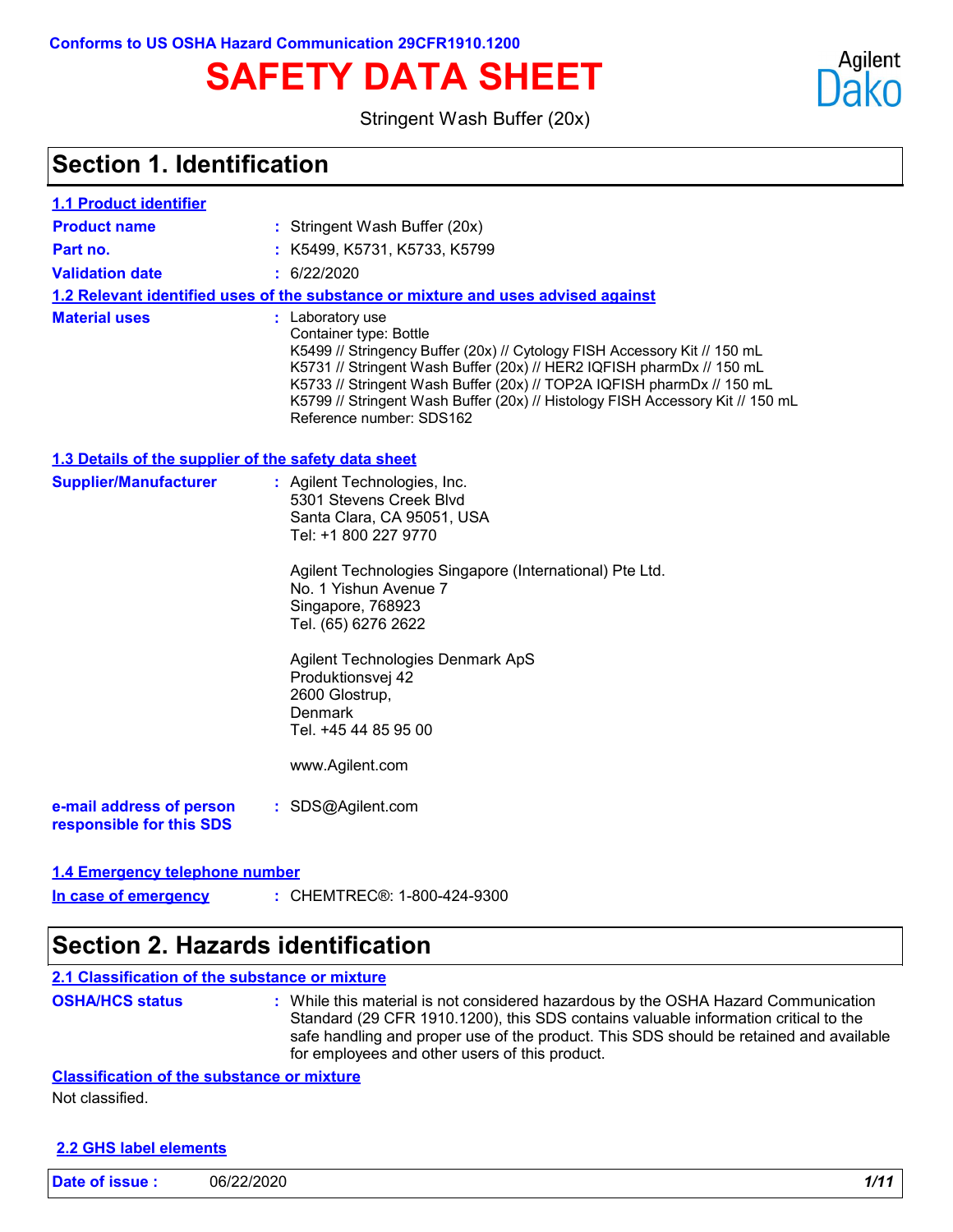### **Section 2. Hazards identification**

| <b>Signal word</b>                         | : No signal word.                                   |
|--------------------------------------------|-----------------------------------------------------|
| <b>Hazard statements</b>                   | : No known significant effects or critical hazards. |
| <b>Precautionary statements</b>            |                                                     |
| <b>Prevention</b>                          | : Not applicable.                                   |
| <b>Response</b>                            | : Not applicable.                                   |
| <b>Storage</b>                             | : Not applicable.                                   |
| <b>Disposal</b>                            | : Not applicable.                                   |
| <b>2.3 Other hazards</b>                   |                                                     |
| <b>Hazards not otherwise</b><br>classified | : None known.                                       |

### **Section 3. Composition/information on ingredients**

**Substance/mixture :**

: Mixture

| <b>Ingredient name</b> | 70  | <b>CAS number</b> |
|------------------------|-----|-------------------|
| Sodium chloride        | 1≤5 | 7647-14-5         |

Any concentration shown as a range is to protect confidentiality or is due to batch variation.

**There are no additional ingredients present which, within the current knowledge of the supplier and in the concentrations applicable, are classified as hazardous to health or the environment and hence require reporting in this section.**

**Occupational exposure limits, if available, are listed in Section 8.**

### **Section 4. First aid measures**

#### **4.1 Description of necessary first aid measures**

| <u>n i Doodhanon of hooddodi'r mot afa moddu do</u>    |                                                                                                                                                                                                                                                                                                                                                        |
|--------------------------------------------------------|--------------------------------------------------------------------------------------------------------------------------------------------------------------------------------------------------------------------------------------------------------------------------------------------------------------------------------------------------------|
| Eye contact                                            | : Immediately flush eyes with plenty of water, occasionally lifting the upper and lower<br>eyelids. Check for and remove any contact lenses. Get medical attention if irritation<br>occurs.                                                                                                                                                            |
| <b>Inhalation</b>                                      | : Remove victim to fresh air and keep at rest in a position comfortable for breathing. Get<br>medical attention if symptoms occur.                                                                                                                                                                                                                     |
| <b>Skin contact</b>                                    | : Flush contaminated skin with plenty of water. Remove contaminated clothing and<br>shoes. Get medical attention if symptoms occur.                                                                                                                                                                                                                    |
| <b>Ingestion</b>                                       | : Wash out mouth with water. Remove victim to fresh air and keep at rest in a position<br>comfortable for breathing. If material has been swallowed and the exposed person is<br>conscious, give small quantities of water to drink. Do not induce vomiting unless<br>directed to do so by medical personnel. Get medical attention if symptoms occur. |
| 4.2 Most important symptoms/effects, acute and delayed |                                                                                                                                                                                                                                                                                                                                                        |
| <b>Potential acute health effects</b>                  |                                                                                                                                                                                                                                                                                                                                                        |
| <b>Eye contact</b>                                     | : No known significant effects or critical hazards.                                                                                                                                                                                                                                                                                                    |
| <b>Inhalation</b>                                      | : No known significant effects or critical hazards.                                                                                                                                                                                                                                                                                                    |
| <b>Skin contact</b>                                    | : No known significant effects or critical hazards.                                                                                                                                                                                                                                                                                                    |
| <b>Ingestion</b>                                       | : No known significant effects or critical hazards.                                                                                                                                                                                                                                                                                                    |
| <b>Over-exposure signs/symptoms</b>                    |                                                                                                                                                                                                                                                                                                                                                        |
| <b>Eye contact</b>                                     | : No specific data.                                                                                                                                                                                                                                                                                                                                    |
| <b>Inhalation</b>                                      | : No specific data.                                                                                                                                                                                                                                                                                                                                    |
| <b>Skin contact</b>                                    | : No specific data.                                                                                                                                                                                                                                                                                                                                    |
| <b>Ingestion</b>                                       | : No specific data.                                                                                                                                                                                                                                                                                                                                    |

| Date of issue: | 06/22/2020 | 2/11 |
|----------------|------------|------|
|----------------|------------|------|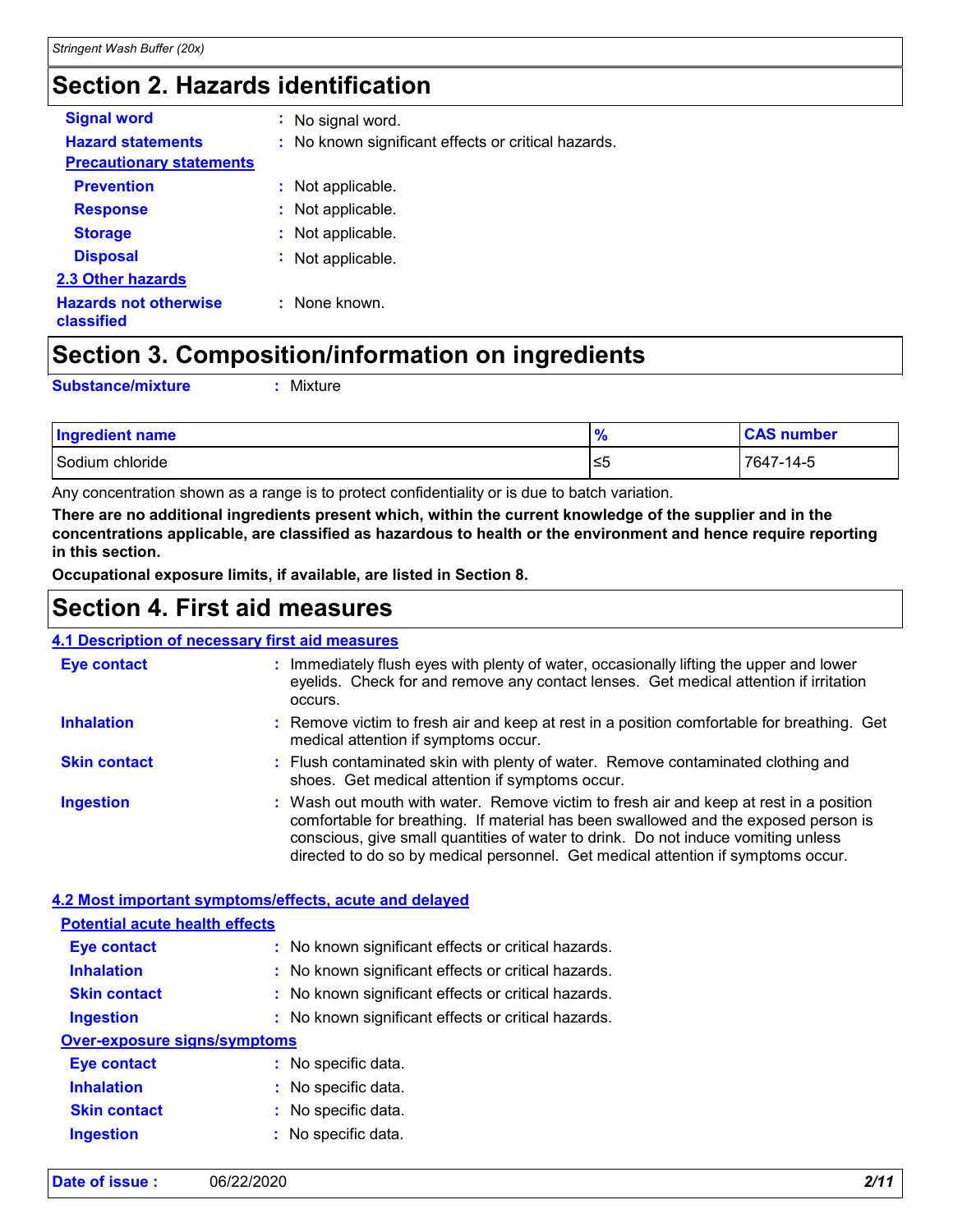### **Section 4. First aid measures**

|                                   | 4.3 Indication of immediate medical attention and special treatment needed, if necessary                                       |
|-----------------------------------|--------------------------------------------------------------------------------------------------------------------------------|
| <b>Notes to physician</b>         | : Treat symptomatically. Contact poison treatment specialist immediately if large<br>quantities have been ingested or inhaled. |
| <b>Specific treatments</b>        | : No specific treatment.                                                                                                       |
| <b>Protection of first-aiders</b> | : No action shall be taken involving any personal risk or without suitable training.                                           |

#### **See toxicological information (Section 11)**

### **Section 5. Fire-fighting measures**

| 5.1 Extinguishing media                |                                                                 |
|----------------------------------------|-----------------------------------------------------------------|
| <b>Suitable extinguishing</b><br>media | : Use an extinguishing agent suitable for the surrounding fire. |
| Unsuitable extinguishing<br>media      | : None known.                                                   |

#### **5.2 Special hazards arising from the substance or mixture**

| <b>Specific hazards arising</b><br>from the chemical   | : In a fire or if heated, a pressure increase will occur and the container may burst.                                                                                                              |
|--------------------------------------------------------|----------------------------------------------------------------------------------------------------------------------------------------------------------------------------------------------------|
| <b>Hazardous thermal</b><br>decomposition products     | : Decomposition products may include the following materials:<br>carbon dioxide<br>carbon monoxide<br>halogenated compounds<br>metal oxide/oxides                                                  |
| 5.3 Advice for firefighters                            |                                                                                                                                                                                                    |
| <b>Special protective actions</b><br>for fire-fighters | : Promptly isolate the scene by removing all persons from the vicinity of the incident if<br>there is a fire. No action shall be taken involving any personal risk or without suitable<br>training |

|                             | uallilly.                                                                                 |
|-----------------------------|-------------------------------------------------------------------------------------------|
| <b>Special protective</b>   | : Fire-fighters should wear appropriate protective equipment and self-contained breathing |
| equipment for fire-fighters | apparatus (SCBA) with a full face-piece operated in positive pressure mode.               |

### **Section 6. Accidental release measures**

#### **6.1 Personal precautions, protective equipment and emergency procedures**

| For non-emergency<br>personnel          | : No action shall be taken involving any personal risk or without suitable training.<br>Evacuate surrounding areas. Keep unnecessary and unprotected personnel from<br>entering. Do not touch or walk through spilled material. Put on appropriate personal<br>protective equipment. |
|-----------------------------------------|--------------------------------------------------------------------------------------------------------------------------------------------------------------------------------------------------------------------------------------------------------------------------------------|
| For emergency responders                | If specialized clothing is required to deal with the spillage, take note of any information in<br>Section 8 on suitable and unsuitable materials. See also the information in "For non-<br>emergency personnel".                                                                     |
| <b>6.2 Environmental</b><br>precautions | : Avoid dispersal of spilled material and runoff and contact with soil, waterways, drains<br>and sewers. Inform the relevant authorities if the product has caused environmental<br>pollution (sewers, waterways, soil or air).                                                      |

#### **6.3 Methods and materials for containment and cleaning up**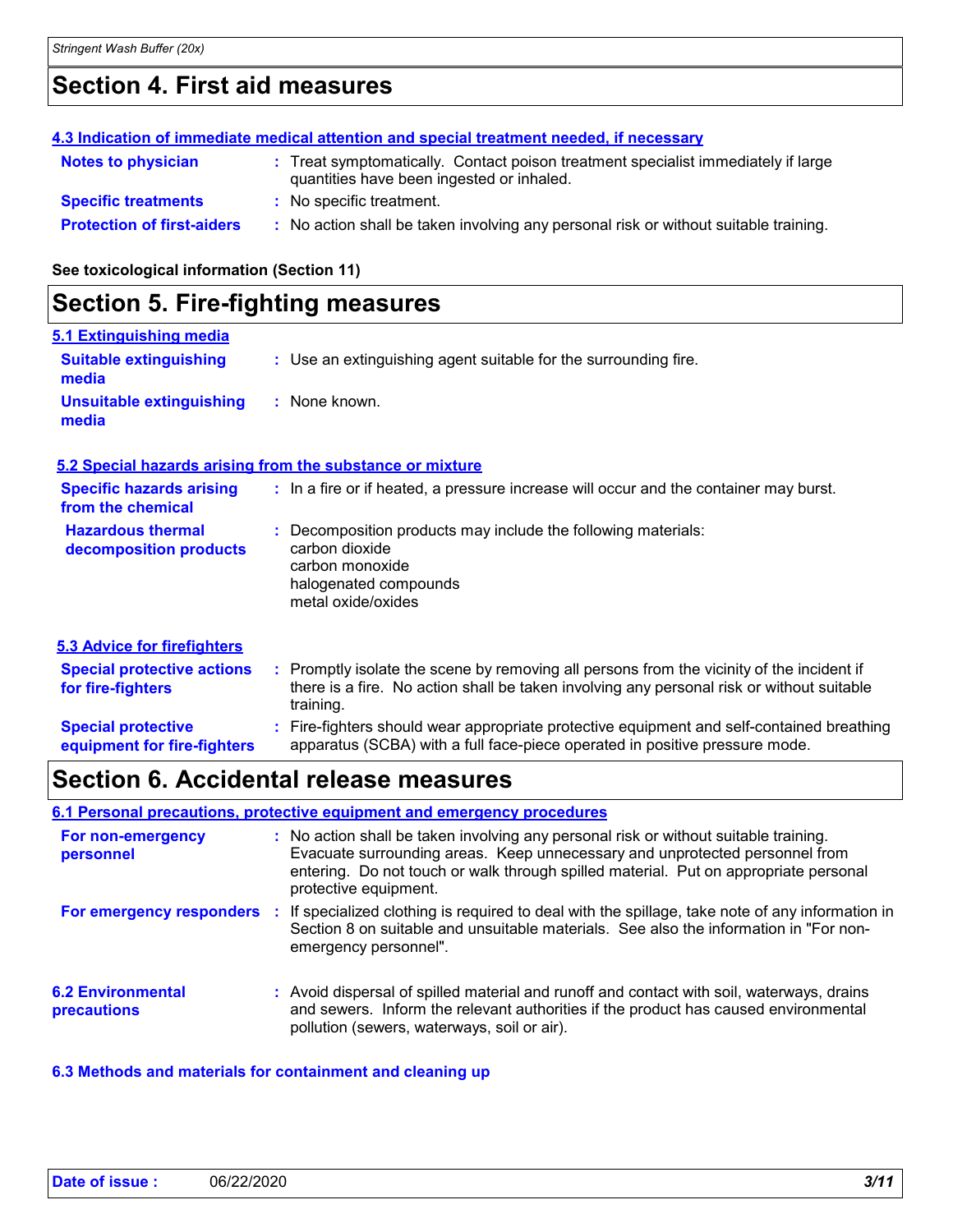### **Section 6. Accidental release measures**

Stop leak if without risk. Move containers from spill area. Dilute with water and mop up if water-soluble. Alternatively, or if water-insoluble, absorb with an inert dry material and place in an appropriate waste disposal container. Dispose of via a licensed waste disposal contractor. **Methods for cleaning up :**

### **Section 7. Handling and storage**

| <b>7.1 Precautions for safe handling</b>                                             |                                                                                                                                                                                                                                                                                                                                                                                                                                                                                                                                                                                                                                            |
|--------------------------------------------------------------------------------------|--------------------------------------------------------------------------------------------------------------------------------------------------------------------------------------------------------------------------------------------------------------------------------------------------------------------------------------------------------------------------------------------------------------------------------------------------------------------------------------------------------------------------------------------------------------------------------------------------------------------------------------------|
| <b>Protective measures</b>                                                           | : Put on appropriate personal protective equipment (see Section 8).                                                                                                                                                                                                                                                                                                                                                                                                                                                                                                                                                                        |
| <b>Advice on general</b><br>occupational hygiene                                     | Eating, drinking and smoking should be prohibited in areas where this material is<br>handled, stored and processed. Workers should wash hands and face before eating,<br>drinking and smoking. Remove contaminated clothing and protective equipment before<br>entering eating areas. See also Section 8 for additional information on hygiene<br>measures.                                                                                                                                                                                                                                                                                |
| <b>7.2 Conditions for safe</b><br>storage, including any<br><b>incompatibilities</b> | Specific storage conditions: Please consult the label.<br>Store in accordance with local regulations. Store in original container protected from<br>direct sunlight in a dry, cool and well-ventilated area, away from incompatible materials<br>(see Section 10) and food and drink. Keep container tightly closed and sealed until<br>ready for use. Containers that have been opened must be carefully resealed and kept<br>upright to prevent leakage. Do not store in unlabeled containers. Use appropriate<br>containment to avoid environmental contamination. See Section 10 for incompatible<br>materials before handling or use. |
| <b>7.3 Specific end use(s)</b>                                                       |                                                                                                                                                                                                                                                                                                                                                                                                                                                                                                                                                                                                                                            |
| <b>Recommendations</b>                                                               | Industrial applications, Professional applications.                                                                                                                                                                                                                                                                                                                                                                                                                                                                                                                                                                                        |
| Industrial sector specific                                                           | Not applicable.                                                                                                                                                                                                                                                                                                                                                                                                                                                                                                                                                                                                                            |

### **Section 8. Exposure controls/personal protection**

#### **8.1 Control parameters**

**solutions**

| <b>Occupational exposure limits</b> |                        |  |  |  |
|-------------------------------------|------------------------|--|--|--|
| <b>Ingredient name</b>              | <b>Exposure limits</b> |  |  |  |
| Sodium chloride                     | None.                  |  |  |  |

| <b>8.2 Exposure controls</b>                      |                                                                                                                                                                                                                                                                                                                                 |
|---------------------------------------------------|---------------------------------------------------------------------------------------------------------------------------------------------------------------------------------------------------------------------------------------------------------------------------------------------------------------------------------|
| <b>Appropriate engineering</b><br><b>controls</b> | : Good general ventilation should be sufficient to control worker exposure to airborne<br>contaminants.                                                                                                                                                                                                                         |
| <b>Environmental exposure</b><br>controls         | : Emissions from ventilation or work process equipment should be checked to ensure<br>they comply with the requirements of environmental protection legislation. In some<br>cases, fume scrubbers, filters or engineering modifications to the process equipment<br>will be necessary to reduce emissions to acceptable levels. |

Wash hands, forearms and face thoroughly after handling chemical products, before eating, smoking and using the lavatory and at the end of the working period. Appropriate techniques should be used to remove potentially contaminated clothing. Wash contaminated clothing before reusing. Ensure that eyewash stations and safety showers are close to the workstation location. **Hygiene measures : Individual protection measures**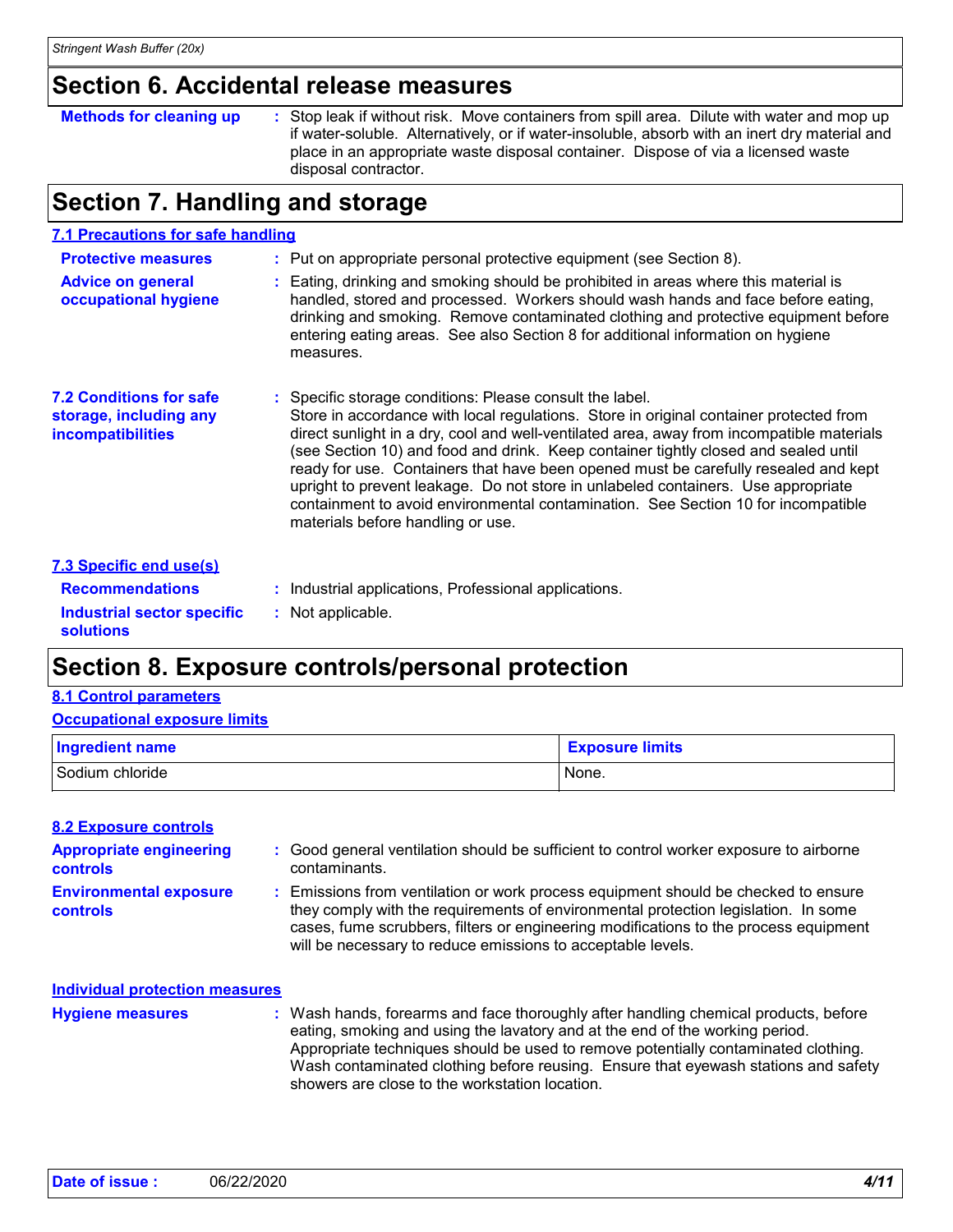## **Section 8. Exposure controls/personal protection**

| <b>Eye/face protection</b>    | Safety eyewear complying with an approved standard should be used when a risk<br>assessment indicates this is necessary to avoid exposure to liquid splashes, mists,<br>gases or dusts. If contact is possible, the following protection should be worn, unless                   |
|-------------------------------|-----------------------------------------------------------------------------------------------------------------------------------------------------------------------------------------------------------------------------------------------------------------------------------|
|                               | the assessment indicates a higher degree of protection: safety glasses with side-<br>shields.                                                                                                                                                                                     |
| <b>Skin protection</b>        |                                                                                                                                                                                                                                                                                   |
| <b>Hand protection</b>        | : Chemical-resistant, impervious gloves complying with an approved standard should be<br>worn at all times when handling chemical products if a risk assessment indicates this is<br>necessary.                                                                                   |
| <b>Body protection</b>        | : Personal protective equipment for the body should be selected based on the task being<br>performed and the risks involved and should be approved by a specialist before<br>handling this product.                                                                               |
| <b>Other skin protection</b>  | : Appropriate footwear and any additional skin protection measures should be selected<br>based on the task being performed and the risks involved and should be approved by a<br>specialist before handling this product.                                                         |
| <b>Respiratory protection</b> | Based on the hazard and potential for exposure, select a respirator that meets the<br>appropriate standard or certification. Respirators must be used according to a<br>respiratory protection program to ensure proper fitting, training, and other important<br>aspects of use. |

# **Section 9. Physical and chemical properties**

| 9.1 Information on basic physical and chemical properties |    |                                                                      |
|-----------------------------------------------------------|----|----------------------------------------------------------------------|
| <b>Appearance</b>                                         |    |                                                                      |
| <b>Physical state</b>                                     |    | : Liquid. [Clear.]                                                   |
| <b>Color</b>                                              |    | Not available.                                                       |
| Odor                                                      |    | Not available.                                                       |
| <b>Odor threshold</b>                                     | t. | Not available.                                                       |
| pH                                                        |    | Not available.                                                       |
| <b>Melting point</b>                                      |    | Not available.                                                       |
| <b>Boiling point</b>                                      |    | : $100^{\circ}$ C (212 $^{\circ}$ F)                                 |
| <b>Flash point</b>                                        | t. | Not available.                                                       |
| <b>Evaporation rate</b>                                   |    | : Not available.                                                     |
| <b>Flammability (solid, gas)</b>                          |    | : Not applicable.                                                    |
| Lower and upper explosive<br>(flammable) limits           |    | $:$ Not available.                                                   |
| <b>Vapor pressure</b>                                     |    | $:$ Not available.                                                   |
| <b>Vapor density</b>                                      |    | : Not available.                                                     |
| <b>Relative density</b>                                   | t. | 1                                                                    |
| <b>Solubility</b>                                         |    | Easily soluble in the following materials: cold water and hot water. |
| <b>Partition coefficient: n-</b><br>octanol/water         |    | : Not available.                                                     |
| <b>Auto-ignition temperature</b>                          |    | : Not available.                                                     |
| <b>Decomposition temperature</b>                          |    | : Not available.                                                     |
| <b>Viscosity</b>                                          |    | Not available.                                                       |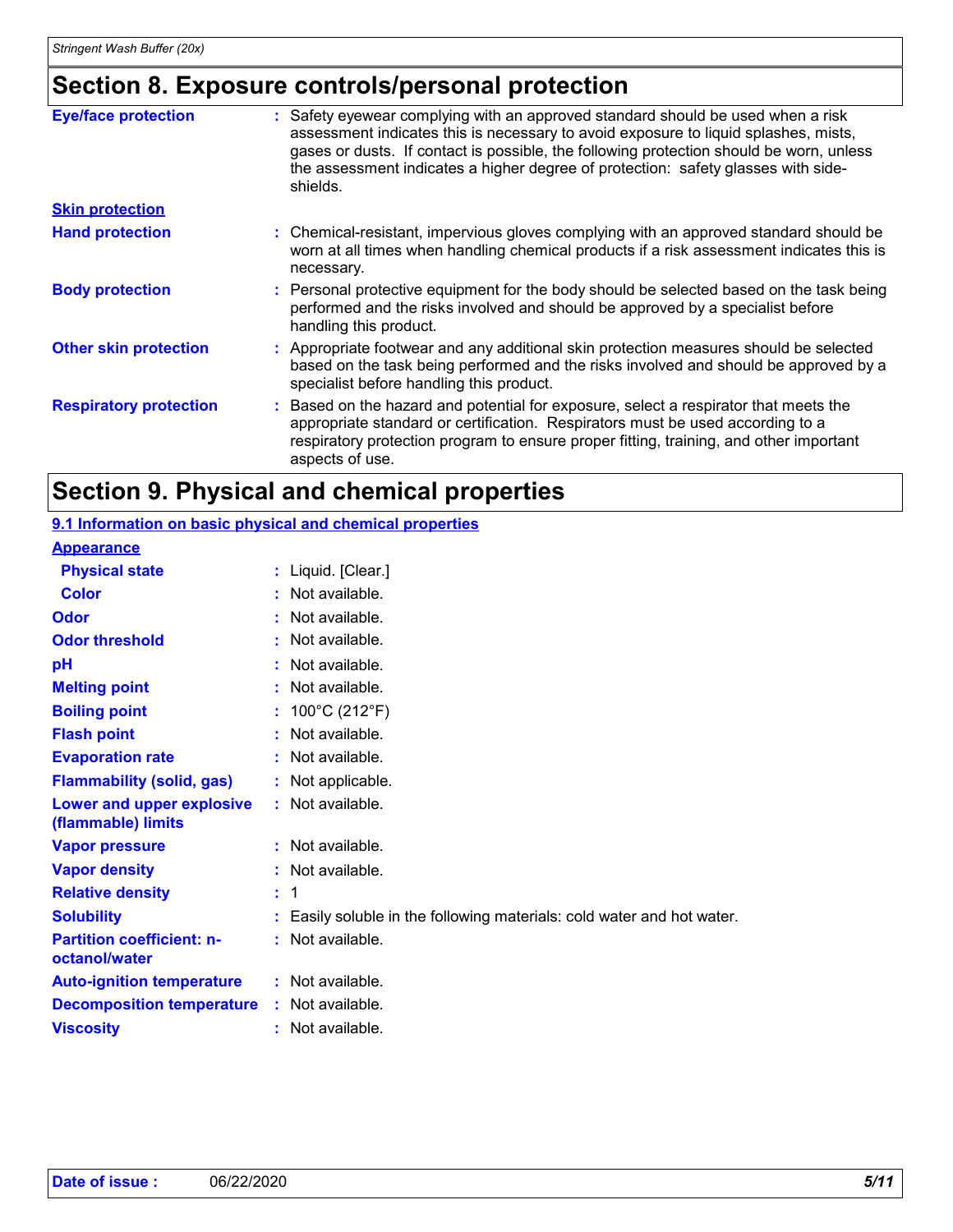### **Section 10. Stability and reactivity**

| <b>10.1 Reactivity</b>                            | : No specific test data related to reactivity available for this product or its ingredients.              |
|---------------------------------------------------|-----------------------------------------------------------------------------------------------------------|
| <b>10.2 Chemical stability</b>                    | : The product is stable.                                                                                  |
| <b>10.3 Possibility of</b><br>hazardous reactions | : Under normal conditions of storage and use, hazardous reactions will not occur.                         |
| <b>10.4 Conditions to avoid</b>                   | : No specific data.                                                                                       |
| 10.5 Incompatible materials                       | : May react or be incompatible with oxidizing materials.                                                  |
| <b>10.6 Hazardous</b><br>decomposition products   | : Under normal conditions of storage and use, hazardous decomposition products should<br>not be produced. |

### **Section 11. Toxicological information**

#### **11.1 Information on toxicological effects**

**Acute toxicity**

| <b>Product/ingredient name</b> | Result    | <b>Species</b> | <b>Dose</b> | <b>Exposure</b> |
|--------------------------------|-----------|----------------|-------------|-----------------|
| Sodium chloride                | LD50 Oral | Rat            | 3000 mg/kg  |                 |

#### **Irritation/Corrosion**

| <b>Product/ingredient name</b> | <b>Result</b>                                    | <b>Species</b>   | <b>Score</b> | <b>Exposure</b>                         | <b>Observation</b> |
|--------------------------------|--------------------------------------------------|------------------|--------------|-----------------------------------------|--------------------|
| Sodium chloride                | Eyes - Moderate irritant                         | Rabbit           |              | <b>24 hours 100</b>                     |                    |
|                                | Eyes - Moderate irritant<br>Skin - Mild irritant | Rabbit<br>Rabbit |              | mg<br>$10 \text{ mg}$<br>l 24 hours 500 |                    |
|                                |                                                  |                  |              | mg                                      |                    |

#### **Sensitization**

Not available.

| <b>Mutagenicity</b>                                     |                    |
|---------------------------------------------------------|--------------------|
| <b>Conclusion/Summary</b>                               | $:$ Not available. |
| <b>Carcinogenicity</b>                                  |                    |
| <b>Conclusion/Summary</b>                               | : Not available.   |
| <b>Reproductive toxicity</b>                            |                    |
| <b>Conclusion/Summary</b>                               | $:$ Not available. |
| <b>Teratogenicity</b>                                   |                    |
| <b>Conclusion/Summary</b>                               | $:$ Not available. |
| <b>Specific target organ toxicity (single exposure)</b> |                    |

Not available.

**Specific target organ toxicity (repeated exposure)** Not available.

**Aspiration hazard**

Not available.

**Information on the likely routes of exposure :** Not available.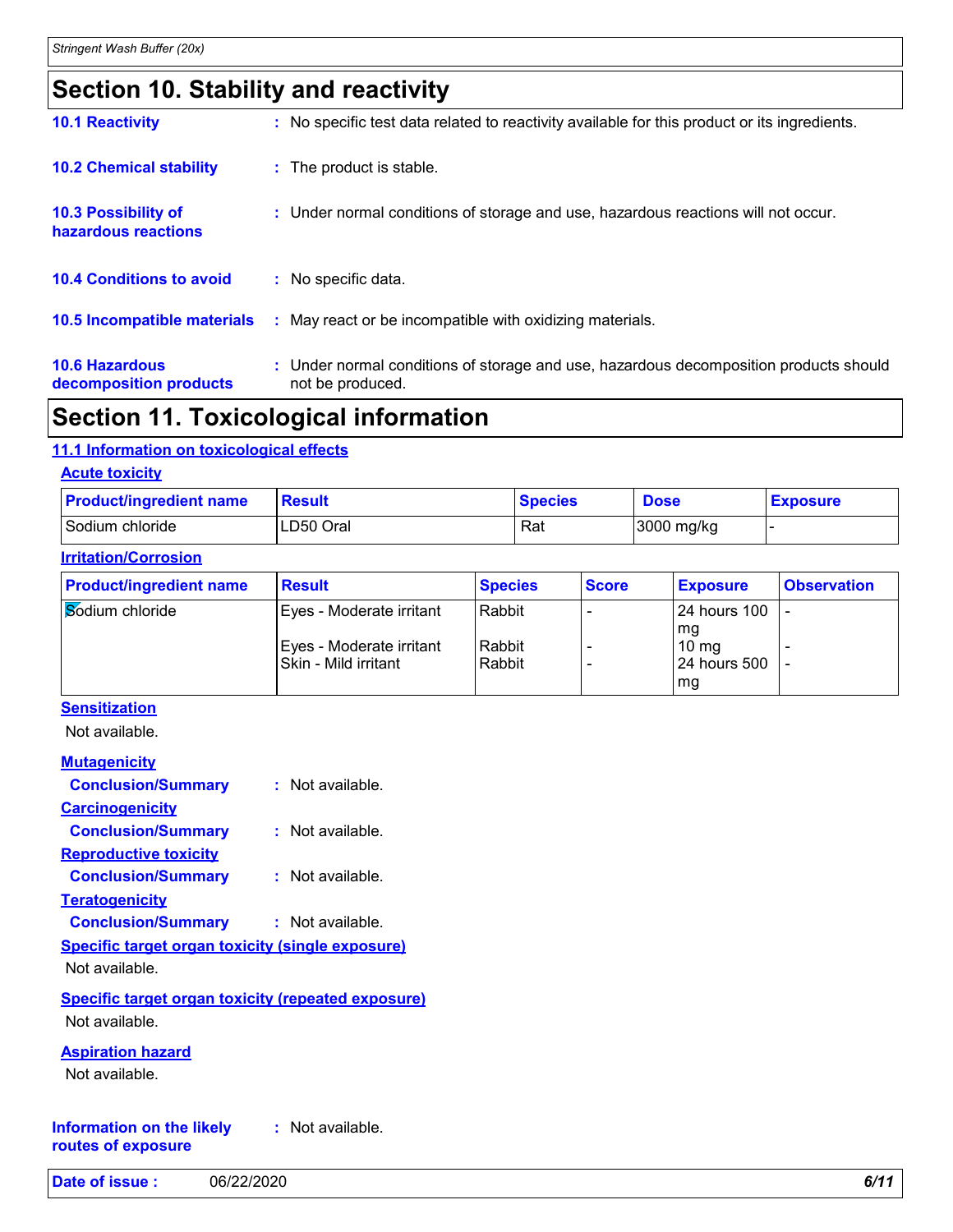# **Section 11. Toxicological information**

| <b>Potential acute health effects</b>   |                                                                                          |
|-----------------------------------------|------------------------------------------------------------------------------------------|
| <b>Eye contact</b>                      | : No known significant effects or critical hazards.                                      |
| <b>Inhalation</b>                       | : No known significant effects or critical hazards.                                      |
| <b>Skin contact</b>                     | No known significant effects or critical hazards.                                        |
| <b>Ingestion</b>                        | : No known significant effects or critical hazards.                                      |
|                                         | <b>Symptoms related to the physical, chemical and toxicological characteristics</b>      |
| <b>Eye contact</b>                      | : No specific data.                                                                      |
| <b>Inhalation</b>                       | No specific data.                                                                        |
| <b>Skin contact</b>                     | : No specific data.                                                                      |
| <b>Ingestion</b>                        | No specific data.                                                                        |
| <b>Short term exposure</b>              | Delayed and immediate effects and also chronic effects from short and long term exposure |
| <b>Potential immediate</b><br>effects   | : Not available.                                                                         |
| <b>Potential delayed effects</b>        | : Not available.                                                                         |
| <b>Long term exposure</b>               |                                                                                          |
| <b>Potential immediate</b><br>effects   | : Not available.                                                                         |
| <b>Potential delayed effects</b>        | $:$ Not available.                                                                       |
| <b>Potential chronic health effects</b> |                                                                                          |
| <b>General</b>                          | : No known significant effects or critical hazards.                                      |
| <b>Carcinogenicity</b>                  | No known significant effects or critical hazards.                                        |
| <b>Mutagenicity</b>                     | : No known significant effects or critical hazards.                                      |
| <b>Teratogenicity</b>                   | No known significant effects or critical hazards.                                        |
| <b>Developmental effects</b>            | : No known significant effects or critical hazards.                                      |
| <b>Fertility effects</b>                | No known significant effects or critical hazards.                                        |

#### **Numerical measures of toxicity**

#### **Acute toxicity estimates**

| <b>Product/ingredient name</b> | Oral (mg/<br>kg) | <b>Dermal</b><br>(mg/kg) | Inhalation Inhalation<br>(gases)<br>(ppm) | (vapors)<br>(mg/l) | <b>Inhalation</b><br>dusts and<br>mists) (mg/ |
|--------------------------------|------------------|--------------------------|-------------------------------------------|--------------------|-----------------------------------------------|
| Stringent Wash Buffer (20x)    | 85470.1          | N/A                      | N/A                                       | N/A                | N/A                                           |
| Sodium chloride                | 3000             | N/A                      | N/A                                       | N/A                | N/A                                           |

# **Section 12. Ecological information**

**12.1 Toxicity**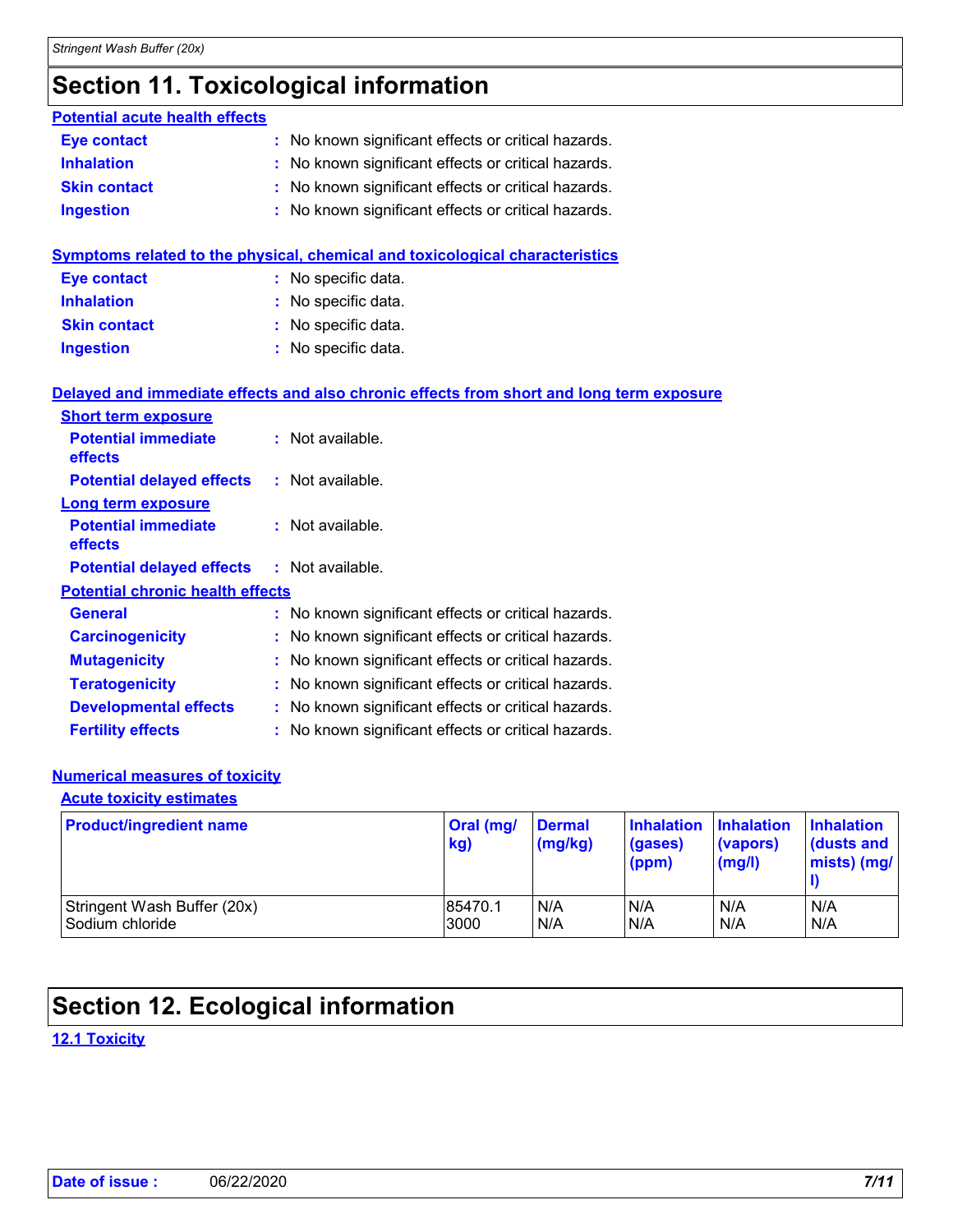### **Section 12. Ecological information**

| <b>Product/ingredient name</b> | <b>Result</b>                       | <b>Species</b>                                                                  | <b>Exposure</b> |
|--------------------------------|-------------------------------------|---------------------------------------------------------------------------------|-----------------|
| Sodium chloride                | Acute EC50 4.74 g/L Fresh water     | Algae - Chlamydomonas<br>reinhardtii                                            | 96 hours        |
|                                | Acute EC50 519.6 mg/l Fresh water   | Crustaceans - Cypris subglobosa                                                 | 48 hours        |
|                                | Acute IC50 6.87 g/L Fresh water     | Aquatic plants - Lemna minor                                                    | 96 hours        |
|                                | Acute LC50 1000000 µg/l Fresh water | Fish - Morone saxatilis - Larvae                                                | 96 hours        |
|                                | Chronic LC10 781 mg/l Fresh water   | Crustaceans - Hyalella azteca -<br>Juvenile (Fledgling, Hatchling,<br>Weanling) | 3 weeks         |
|                                | Chronic NOEC 6 g/L Fresh water      | Aquatic plants - Lemna minor                                                    | 96 hours        |
|                                | Chronic NOEC 0.314 g/L Fresh water  | Daphnia - Daphnia pulex                                                         | 21 days         |
|                                | Chronic NOEC 100 mg/l Fresh water   | Fish - Gambusia holbrooki - Adult   8 weeks                                     |                 |

#### **12.2 Persistence and degradability**

Not available.

#### **12.3 Bioaccumulative potential**

Not available.

#### **12.4 Mobility in soil**

**Soil/water partition coefficient (K**<sub>oc</sub>) **:** Not available.

**12.5 Other adverse effects :** No known significant effects or critical hazards.

### **Section 13. Disposal considerations**

| <b>13.1 Waste treatment methods</b> |                                                                                                                                                                                                                                                                                                                                                                                                                                                                                                                                                                                                                                                                                                                                                                                                                                                                                                                            |
|-------------------------------------|----------------------------------------------------------------------------------------------------------------------------------------------------------------------------------------------------------------------------------------------------------------------------------------------------------------------------------------------------------------------------------------------------------------------------------------------------------------------------------------------------------------------------------------------------------------------------------------------------------------------------------------------------------------------------------------------------------------------------------------------------------------------------------------------------------------------------------------------------------------------------------------------------------------------------|
| <b>Disposal methods</b>             | : The generation of waste should be avoided or minimized wherever possible. Disposal<br>of this product, solutions and any by-products should at all times comply with the<br>requirements of environmental protection and waste disposal legislation and any<br>regional local authority requirements. Dispose of surplus and non-recyclable products<br>via a licensed waste disposal contractor. Waste should not be disposed of untreated to<br>the sewer unless fully compliant with the requirements of all authorities with jurisdiction.<br>Waste packaging should be recycled. Incineration or landfill should only be considered<br>when recycling is not feasible. This material and its container must be disposed of in a<br>safe way. Empty containers or liners may retain some product residues. Avoid<br>dispersal of spilled material and runoff and contact with soil, waterways, drains and<br>sewers. |
|                                     |                                                                                                                                                                                                                                                                                                                                                                                                                                                                                                                                                                                                                                                                                                                                                                                                                                                                                                                            |

**Disposal should be in accordance with applicable regional, national and local laws and regulations. Local regulations may be more stringent than regional or national requirements.**

**The information presented below only applies to the material as supplied. The identification based on characteristic(s) or listing may not apply if the material has been used or otherwise contaminated. It is the responsibility of the waste generator to determine the toxicity and physical properties of the material generated to determine the proper waste identification and disposal methods in compliance with applicable regulations.**

**Refer to Section 7: HANDLING AND STORAGE and Section 8: EXPOSURE CONTROLS/PERSONAL PROTECTION for additional handling information and protection of employees.**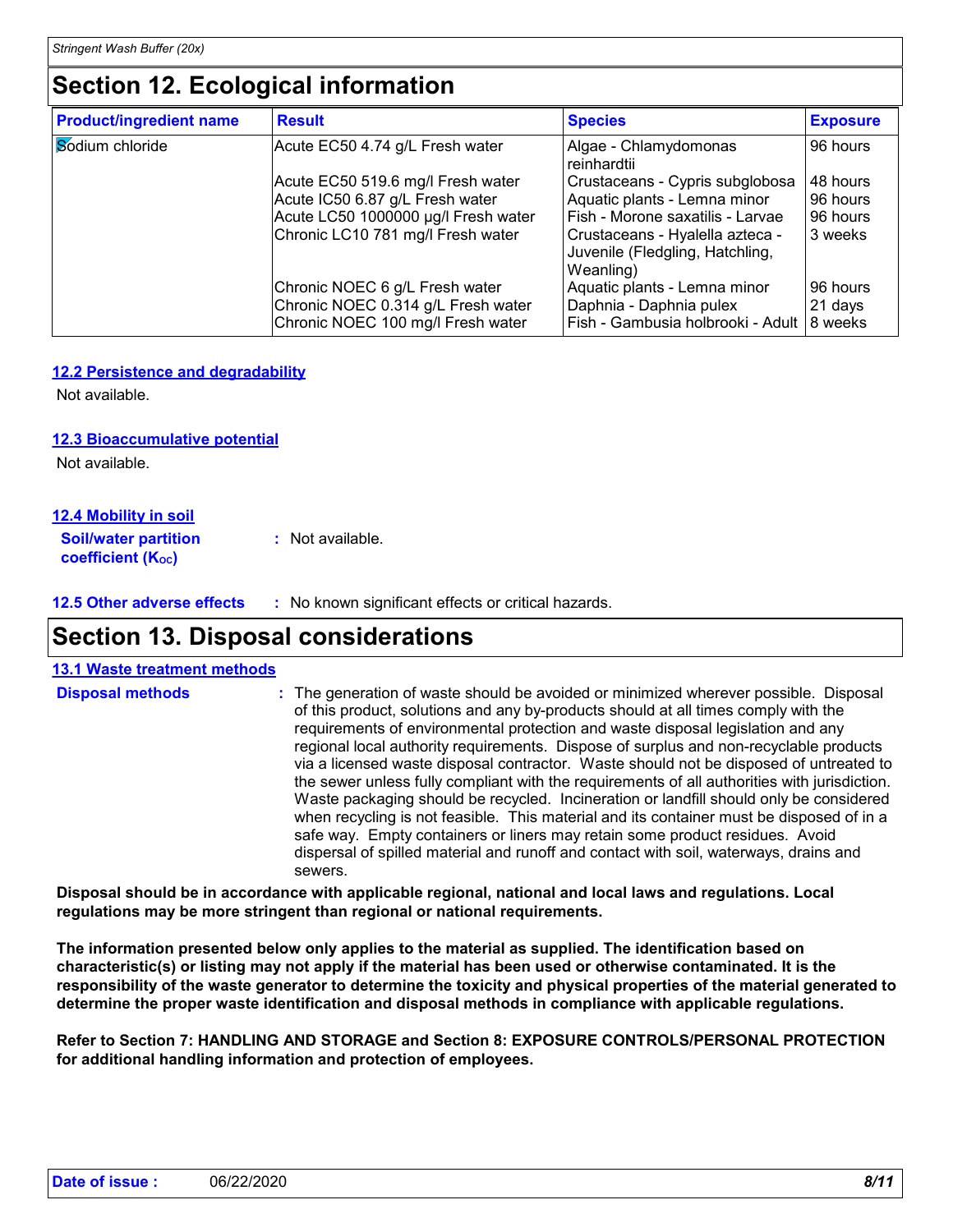### **Section 14. Transport information**

**DOT / TDG / Mexico / IMDG / :** Not regulated. **IATA**

**Special precautions for user Transport within user's premises:** always transport in closed containers that are **:** upright and secure. Ensure that persons transporting the product know what to do in the event of an accident or spillage.

**Transport in bulk according :** Not available. **to IMO instruments**

# $\mathsf{r}$

| <b>Section 15. Regulatory information</b>                                         |                                                                                                     |                   |                                                          |  |  |  |
|-----------------------------------------------------------------------------------|-----------------------------------------------------------------------------------------------------|-------------------|----------------------------------------------------------|--|--|--|
|                                                                                   | 15.1 Safety, health and environmental regulations/legislation specific for the substance or mixture |                   |                                                          |  |  |  |
| <b>U.S. Federal regulations</b>                                                   |                                                                                                     |                   | : TSCA 8(a) CDR Exempt/Partial exemption: Not determined |  |  |  |
| <b>Clean Air Act Section 112</b><br>(b) Hazardous Air<br><b>Pollutants (HAPs)</b> |                                                                                                     | : Not listed      |                                                          |  |  |  |
| <b>Clean Air Act Section 602</b><br><b>Class I Substances</b>                     |                                                                                                     | : Not listed      |                                                          |  |  |  |
| <b>Clean Air Act Section 602</b><br><b>Class II Substances</b>                    |                                                                                                     | : Not listed      |                                                          |  |  |  |
| <b>DEA List I Chemicals</b><br>(Precursor Chemicals)                              |                                                                                                     | : Not listed      |                                                          |  |  |  |
| <b>DEA List II Chemicals</b><br><b>(Essential Chemicals)</b>                      |                                                                                                     | : Not listed      |                                                          |  |  |  |
| <b>SARA 302/304</b>                                                               |                                                                                                     |                   |                                                          |  |  |  |
| <b>Composition/information on ingredients</b>                                     |                                                                                                     |                   |                                                          |  |  |  |
| No products were found.                                                           |                                                                                                     |                   |                                                          |  |  |  |
| <b>SARA 304 RQ</b>                                                                |                                                                                                     | : Not applicable. |                                                          |  |  |  |
| <b>SARA 311/312</b>                                                               |                                                                                                     |                   |                                                          |  |  |  |
| <b>Classification</b>                                                             |                                                                                                     | : Not applicable. |                                                          |  |  |  |
| <b>Composition/information on ingredients</b>                                     |                                                                                                     |                   |                                                          |  |  |  |
| <b>Name</b>                                                                       |                                                                                                     | $\frac{9}{6}$     | <b>Classification</b>                                    |  |  |  |
| Sodium chloride                                                                   |                                                                                                     | $\leq 5$          | EYE IRRITATION - Category 2A                             |  |  |  |
|                                                                                   |                                                                                                     |                   |                                                          |  |  |  |

| <b>State regulations</b>                          |                                      |
|---------------------------------------------------|--------------------------------------|
| <b>Massachusetts</b>                              | : None of the components are listed. |
| <b>New York</b>                                   | : None of the components are listed. |
| <b>New Jersey</b>                                 | : None of the components are listed. |
| <b>Pennsylvania</b><br><b>California Prop. 65</b> | : None of the components are listed. |

This product does not require a Safe Harbor warning under California Prop. 65.

#### **International regulations**

**Chemical Weapon Convention List Schedules I, II & III Chemicals** Not listed.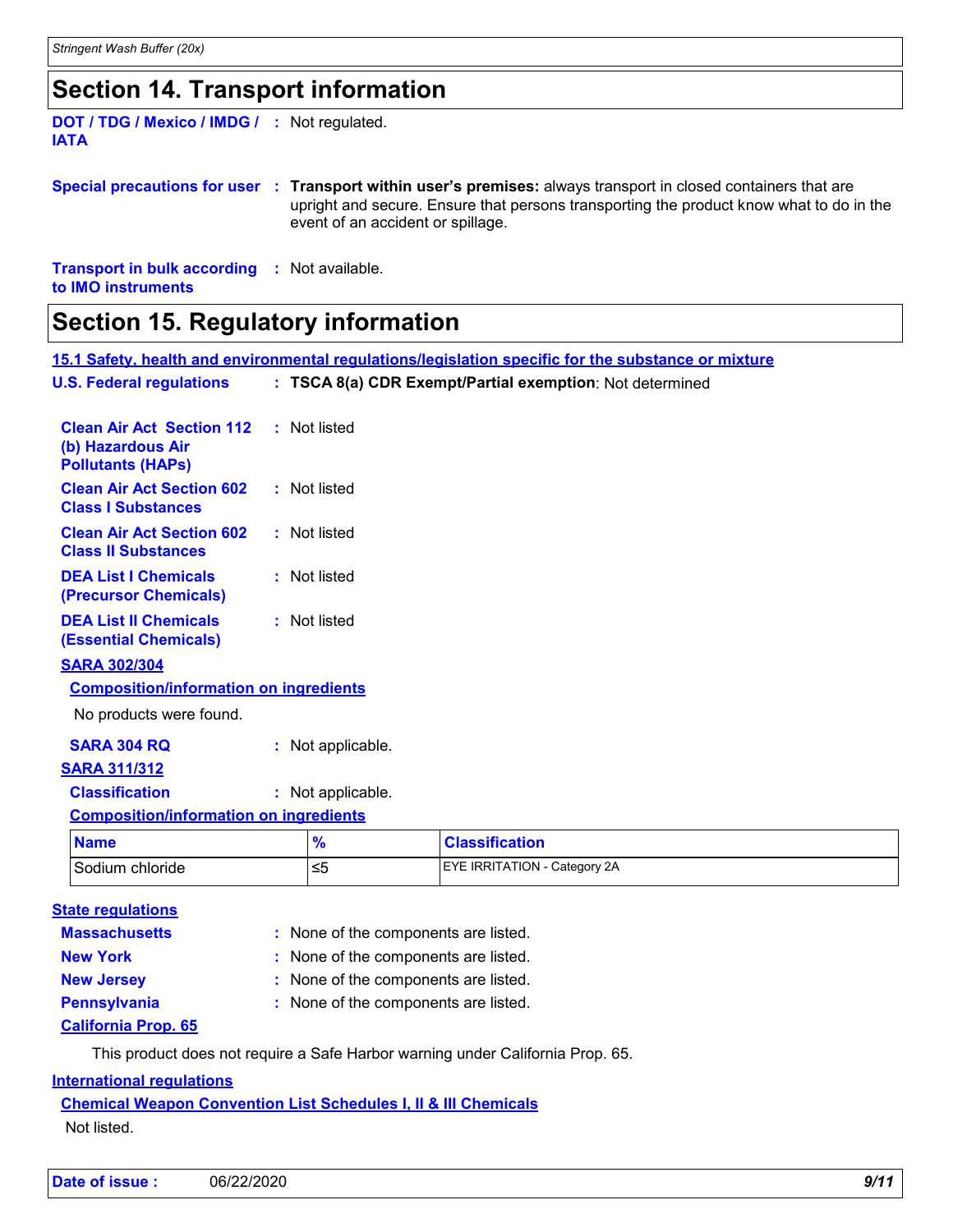# **Section 15. Regulatory information**

### **Montreal Protocol**

Not listed.

#### **Stockholm Convention on Persistent Organic Pollutants** Not listed.

### **Rotterdam Convention on Prior Informed Consent (PIC)**

Not listed.

### **UNECE Aarhus Protocol on POPs and Heavy Metals**

Not listed.

| <b>Inventory list</b>    |                                                                                                                                  |
|--------------------------|----------------------------------------------------------------------------------------------------------------------------------|
| <b>Australia</b>         | : All components are listed or exempted.                                                                                         |
| <b>Canada</b>            | : All components are listed or exempted.                                                                                         |
| <b>China</b>             | : All components are listed or exempted.                                                                                         |
| <b>Europe</b>            | : All components are listed or exempted.                                                                                         |
| <b>Japan</b>             | Japan inventory (ENCS): All components are listed or exempted.<br>Japan inventory (ISHL): All components are listed or exempted. |
| <b>New Zealand</b>       | : All components are listed or exempted.                                                                                         |
| <b>Philippines</b>       | : All components are listed or exempted.                                                                                         |
| <b>Republic of Korea</b> | : All components are listed or exempted.                                                                                         |
| <b>Taiwan</b>            | : All components are listed or exempted.                                                                                         |
| <b>Thailand</b>          | : Not determined.                                                                                                                |
| <b>Turkey</b>            | : Not determined.                                                                                                                |
| <b>United States</b>     | All components are active or exempted.<br>÷.                                                                                     |
| <b>Viet Nam</b>          | All components are listed or exempted.                                                                                           |

# **Section 16. Other information**

| <b>History</b>              |          |                                                                                                                                                                                                                                                                                                                                                                                                                                                                                                                                                                                            |
|-----------------------------|----------|--------------------------------------------------------------------------------------------------------------------------------------------------------------------------------------------------------------------------------------------------------------------------------------------------------------------------------------------------------------------------------------------------------------------------------------------------------------------------------------------------------------------------------------------------------------------------------------------|
| Date of issue               |          | : 06/22/2020                                                                                                                                                                                                                                                                                                                                                                                                                                                                                                                                                                               |
| Date of previous issue      |          | : 07/30/2019                                                                                                                                                                                                                                                                                                                                                                                                                                                                                                                                                                               |
| <b>Version</b>              | $\div$ 4 |                                                                                                                                                                                                                                                                                                                                                                                                                                                                                                                                                                                            |
| <b>Key to abbreviations</b> |          | $\therefore$ ATE = Acute Toxicity Estimate<br>BCF = Bioconcentration Factor<br>GHS = Globally Harmonized System of Classification and Labelling of Chemicals<br>IATA = International Air Transport Association<br>IBC = Intermediate Bulk Container<br><b>IMDG = International Maritime Dangerous Goods</b><br>LogPow = logarithm of the octanol/water partition coefficient<br>MARPOL = International Convention for the Prevention of Pollution From Ships, 1973<br>as modified by the Protocol of 1978. ("Marpol" = marine pollution)<br>$N/A$ = Not available<br>$UN = United Nations$ |

#### **Procedure used to derive the classification**

| <b>Classification</b> | <b>Justification</b> |
|-----------------------|----------------------|
| Not classified.       |                      |

**Indicates information that has changed from previously issued version.**

#### **Notice to reader**

| Date of issue: | 06/22/2020 | 10/11 |
|----------------|------------|-------|
|                |            |       |